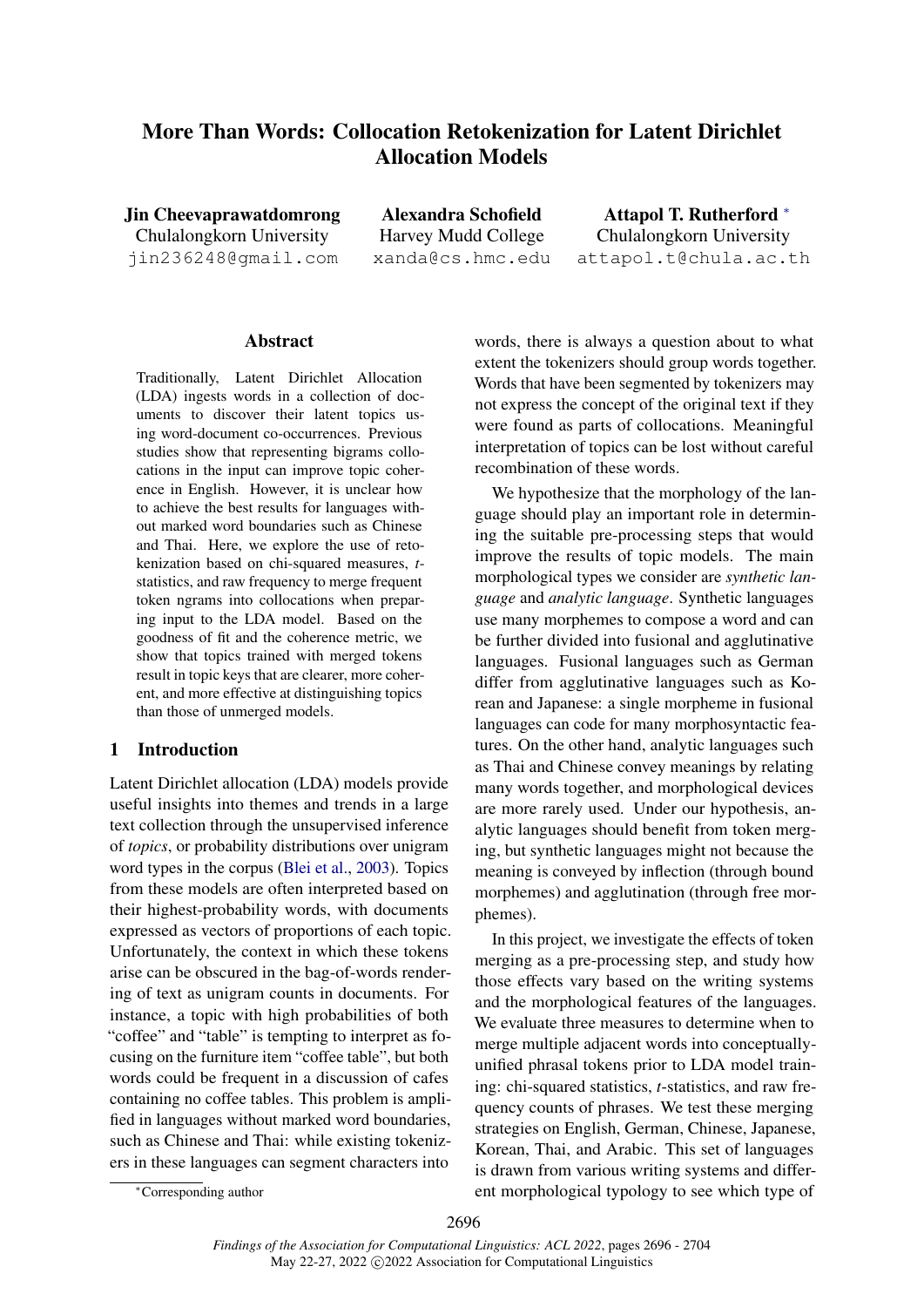language favors which type of merging strategy.

The main contributions of this paper are as follows:

- We determine through empirical studies that a *t*-statistic and raw-frequency approach to token merging improves the topic modeling results across all language types and writing systems for the corpora that do not differ much from the collocation training data.
- We also show the positive consequences of token merging: the percentage of merged tokens in the LDA training data is correlated with the quality of the topic modeling results.
- Finally, we provide evidence that the popular approach of applying a  $\chi^2$ measure to token merging tends to overfit to the collocation training data and result in a low percentage of merged tokens in a number of languages, making it a less suitable general-purpose approach than *t*-statistics.

# 2 Related Work

Pre-processing steps can substantially alter the results of the LDA models even in languages with good tokenization heuristics such as English [\(Schofield and Mimno,](#page-8-0) [2016;](#page-8-0) [May et al.,](#page-8-1) [2016\)](#page-8-1). We believe that languages that do not have clear tokenization standards deserve investigation into what kind of processing is appropriate. Many works recognize that LDA results can be improved when input are including phrases [\(Lindsey et al.,](#page-8-2) [2012;](#page-8-2) [Lau et al.,](#page-8-3) [2013;](#page-8-3) [Yu et al.,](#page-8-4) [2013;](#page-8-4) [El-Kishky et al.,](#page-7-1) [2014;](#page-7-1) [Wang et al.,](#page-8-5) [2016;](#page-8-5) [Bin et al.,](#page-7-2) [2018;](#page-7-2) [Li et al.,](#page-8-6) [2018\)](#page-8-6). We consider it valuable to specifically assess approaches to determining these phrases.

Despite their popularity in analyzing large amounts of text data, LDA models are notoriously complex to evaluate. One must evaluate both the statistical fit of a model and the human-registered thematic coherence of the words found to arise in the high-probability words, or *keys*, of a topic, which may not correlate [\(Chang et al.,](#page-7-3) [2009\)](#page-7-3). Analyses often combine evaluations of fit [\(Wallach et al.,](#page-8-7) [2009\)](#page-8-7) and automated approximations of human judgments of coherence [\(Bouma,](#page-7-4) [2009;](#page-7-4) [Mimno](#page-8-8) [et al.,](#page-8-8) [2011\)](#page-8-8) based on mutual information, even with the expectation these may only somewhat correlate with true human judgments [\(Lau et al.,](#page-8-9) [2014\)](#page-8-9). A limitation of these existing approaches, however,

is that they expect the vocabulary and tokenization to remain constant between the two models. For our evaluation, we use a normalized log-likelihood approach to capture fit while accounting for changes in vocabulary [\(Schofield and Mimno,](#page-8-0) [2016\)](#page-8-0).

# 3 Collocations as LDA Token

Collocations consist of two or more words that express conventional meaning, which can convey information about multi-word entities, context, and word usage. We hypothesize that the introduction of multi-word tokens, which capture collocations as bigrams or trigrams by way of concatenation of adjacent tokens, can help achieve more useful and coherent topic models. For languages without clear word boundaries, there is a possible additional benefit to multi-word tokens: it can be hard to intuit whether inferred word boundaries will have a large impact on the final results. Merging adjacent words into 'multi-word' tokens may help remedy the potential problem of a segmentation that is not optimal for topic modeling purposes.

Many methods are possible to select collocations to merge from tokenized text [\(Manning and](#page-8-10) [Schutze,](#page-8-10) [1999\)](#page-8-10). In this paper, we evaluate the chisquared statistics  $(\chi^2)$ , the *t*-statistic and raw frequency as approaches to develop a threshold for merging collocations into multi-word tokens prior to topic model training. The chi-squared measure  $\chi^2(w_1, w_2)$  and  $t(w_1, w_2)$  *t*-statistic for two adjacent tokens  $w_1$  and  $w_2$  are defined as:

$$
\chi^{2}(w_{1}, w_{2}) = \frac{(P(w_{1}, w_{2}) - P(w_{1})P(w_{2}))^{2}}{P(w_{1})P(w_{2})}
$$
\n(1)

$$
t(w_1, w_2) = \frac{\bar{x} - \mu}{\frac{s^2}{N}} \approx \frac{P(w_1, w_2) - P(w_1)P(w_2)}{\sqrt{\frac{P(w_1, w_2)}{N}}}(2)
$$

We first compute the collocation measures for all bigrams on a large collocation training corpus. Then we select the top bigrams that score the highest on the collocation measures and add those to our lexicon. After we tokenize and pre-process the collection of documents on which we would like to train LDA, we retokenize the data based on the collocation training corpus. We find all of the bigrams in the LDA training data that are also found in the top bigram lexicons that we obtain from the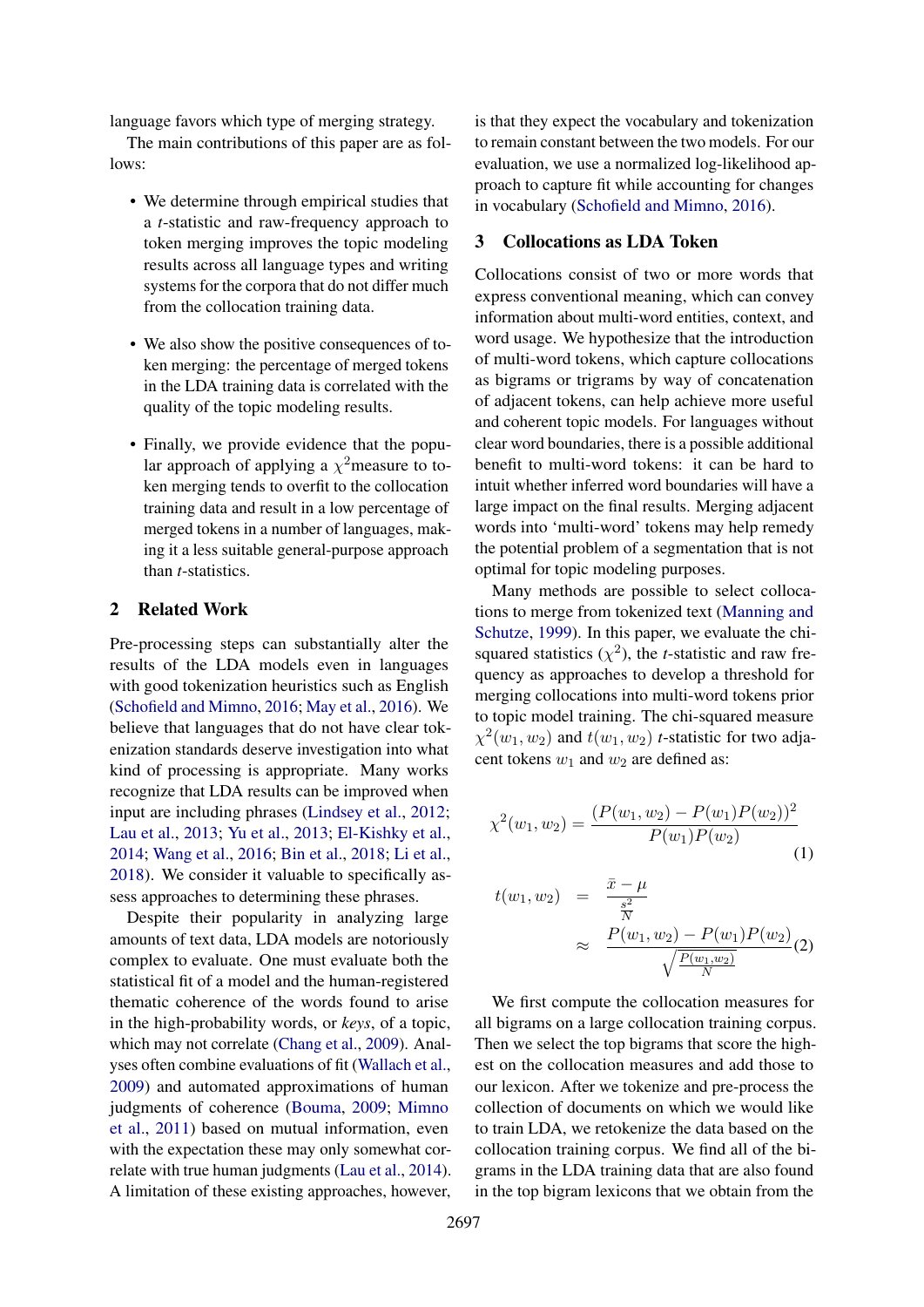collocation training corpus. Then, the LDA training process proceeds as usual but with some of the original tokens merged into multi-word tokens as defined from the collocation training data.

#### <span id="page-2-0"></span>4 Evaluation Metrics

We consider two primary evaluation metrics for exploring the effect of merging tokens: one based on log-likelihood, and one based on silhouette coefficients.

Held-Out Likelihood. When multi-word phrases are converted to individual tokens, the number of tokens in the document decreases while the size of the corpus vocabulary increases. It is therefore illogical to compare the likelihoods of the word-token model and collocation-token model directly. In order to normalize the scores between the two models that do not have the exact same vocabulary and tokens, we use the log-likelihood ratio between the LDA model likelihood and the null (unigram) likelihood for each model. In other words, we normalize the LDA model likelihood  $(\mathcal{L}_{model})$  by dividing it with the unigram likelihood  $(\mathcal{L}_{\text{unigram}})$  as introduced by [Schofield and](#page-8-0) [Mimno](#page-8-0) [\(2016\)](#page-8-0). Therefore, the normalized loglikelihood per token (PTLL<sub>norm</sub>) is

$$
PTLL_{norm} = \frac{\log \mathcal{L}_{model} - \log \mathcal{L}_{unigram}}{N} \quad (3)
$$

where  $N$  is the number of tokens. Since likelihood per token has been normalized by the unigram likelihood per token, the higher the PTLL, the better the model.

Concatenation-based Embedding Silhouette (CBES) Previous measures of topic coherence rely on statistics from the training data and assume that the vocabularies are identical for both models, which is not the case for our settings. To address this, we propose a new application of the silhouette coefficients [\(Rousseeuw,](#page-8-11) [1987\)](#page-8-11), a common clustering evaluation metric to measure topic coherence.

A good topic should have all of its topic keys close to each other and away from other words that do not belong in the same topic. Therefore, the word embeddings of these topic keys should have shorter cosine distances within the same topic, and longer distances to the topic keys in other topics. When words are represented as a vector, this is exactly what the silhouette coefficients measure. To compute them, we first compute the  $a(i)$ , which is the mean cosine distance between topic-key  $i$ 

and other topic-keys in the same topic.

$$
a(i) = \frac{1}{|C_i| - 1} \sum_{j \in C_i, i \neq j} d(i, j) \tag{4}
$$

where  $d(i, j)$  is the distance between ith and jth topic-key and  $|C_i|$  is the number of topic-keys in topic  $i$ . Then for each other topic, we compute the mean of the distance of topic-key  $i$  to topic-keys in that other topic. And  $b(i)$  is the smallest of such mean among other topics.

$$
b(i) = \min_{k \neq i} \frac{1}{|C_k|} \sum_{j \in C_k} d(i, j)
$$
 (5)

After obtaining  $a(i)$  and  $b(i)$ , the silhouette coefficient for topic-key  $i$  is defined as:

$$
s(i) = \frac{b(i) - a(i)}{\max(a(i), b(i))}, \text{if } |C_i| > 1 \qquad (6)
$$

and

$$
s(i) = 0, \text{if } |C_i| = 1 \tag{7}
$$

The silhouette coefficient for the entire model is the average  $s(i)$  over all i. The larger silhouette coefficient means that topic-keys are relatively similar within their topic and different from other topics.

In order to compare the distances among words merged by different criteria, all compared word embeddings must be in the same space. Since merged tokens will modify the vocabulary of the corpus, we create four versions of the word embedding training corpus: the original version and the three other versions where tokens are merged based on  $\chi^2$ , *t* and frequency collocation measures. We train the word embeddings on these four versions of the corpus so we can then compare word embeddings on a consistent vocabulary in each retokenization scheme.

### 5 Experiments

We hypothesize that morphology should play an important role in determining the suitable preprocessing steps. We test our methods on one fusional language (German), two agglutinative languages (Japanese and Korean), three analytic languages (Chinese, Thai, and Arabic), and English, which can be thought of as either analytic or fusional. These languages also represent languages drawn from all writing systems: logograms (Chinese), syllabic system (Japanese), featural system (Korean), abugida (Thai), abjad (Arabic), and true alphabets (English and German).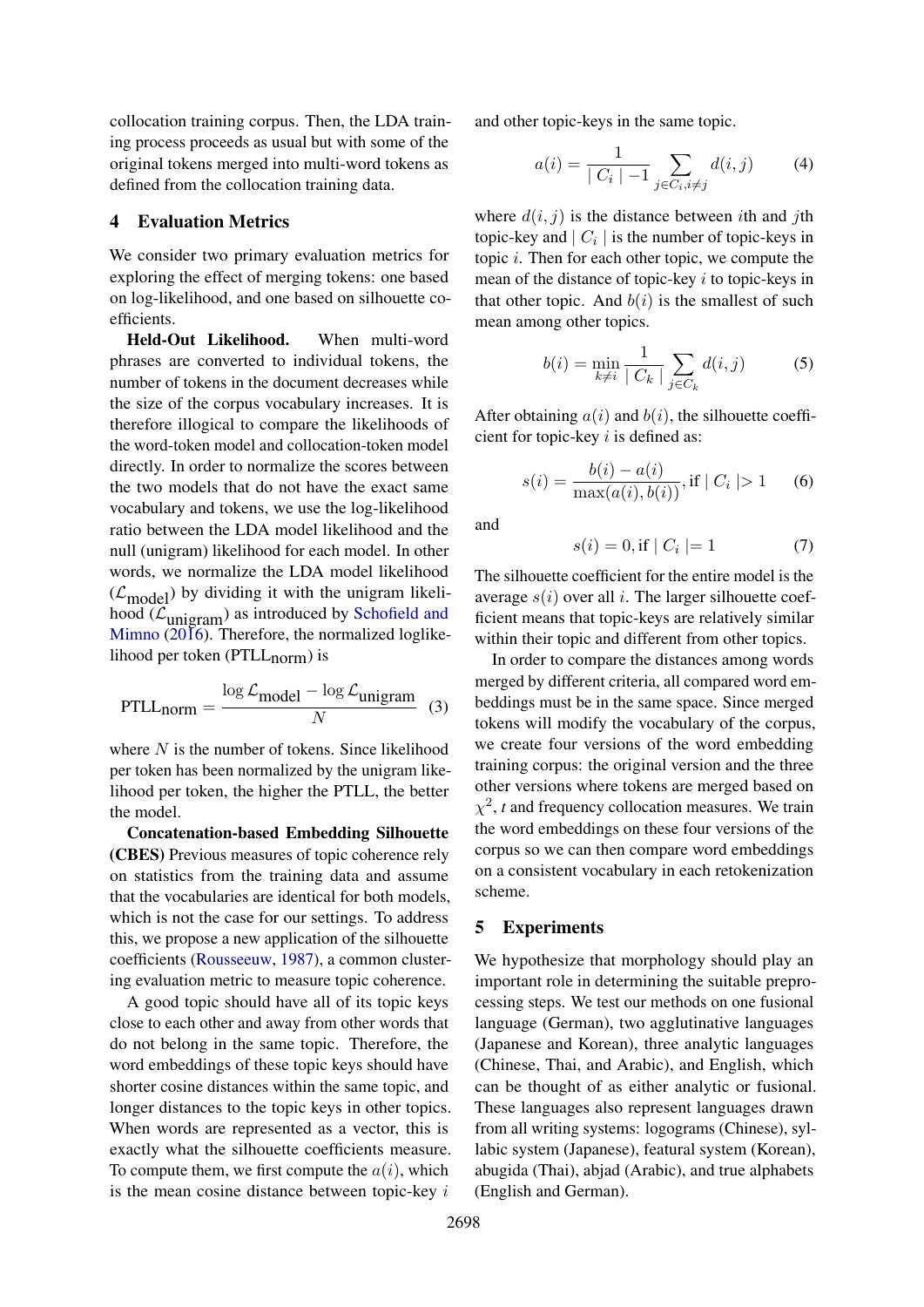<span id="page-3-11"></span>

|                   | <b>Domains</b> | Docsl | <b>Tokens</b> |                         | %Merged |             |  |
|-------------------|----------------|-------|---------------|-------------------------|---------|-------------|--|
|                   |                | (K)   | (M)           | $\overline{\text{CHI}}$ | т       | <b>FREO</b> |  |
| <b>EN-NYTimes</b> | <b>News</b>    | 53    | 0.7           | 1.64                    | 12.71   | 12.72       |  |
| <b>EN-SOTU</b>    | Speeches       | 42    | 0.8           | 0.86                    | 9.76    | 10.33       |  |
| EN-Yelp           | Restaurants    | 67    | 2.1           | 0.16                    | 7.85    | 8.97        |  |
| DE-10kGNAD        | <b>News</b>    | 222   | 1.9           | 0.09                    | 7.46    | 7.68        |  |
| CN-Chinanews      | <b>News</b>    | 49    | 0.8           | 0.00                    | 11.61   | 11.64       |  |
| CN-Dianping       | Restaurants    | 40    | 0.8           | 0.01                    | 2.82    | 2.80        |  |
| CN-Douban         | Movies         | 98    | 0.6           | 0.03                    | 4.17    | 4.23        |  |
| JA-JapanNews      | <b>News</b>    | 528   | 3.6           | 21.74                   | 21.95   | 21.85       |  |
| KO-KAIST          | Misc           | 20    | 0.2           | 19.82                   | 20.71   | 21.27       |  |
| TH-Prachathai     | <b>News</b>    | 32    | 4.4           | 0.07                    | 15.97   | 14.06       |  |
| TH-Wongnai        | Restaurants    | 40    | 1.2           | 0.00                    | 8.52    | 6.09        |  |
| TH-BEST           | Misc           |       | 2.1           | 0.03                    | 14.94   | 13.09       |  |
| TH-TNC            | Misc           | 4     | 1.0           | 0.03                    | 13.65   | 12.00       |  |
| AR-ANT            | <b>News</b>    | 60    | 1.1           | 0.16                    | 26.13   | 27.45       |  |

Table 1: A survey of corpora providing the number of documents and tokens, as well as the percentage of unigram tokens merged using each approach.

The English corpora are drawn from The New York Times [\(Sandhaus,](#page-8-12) [2008\)](#page-8-12), the Yelp Dataset<sup>[1](#page-3-0)</sup>, and United States State of the Union addresses  $(1790 \text{ to } 2018)$  $(1790 \text{ to } 2018)$  $(1790 \text{ to } 2018)$  divided into paragraphs<sup>2</sup>. The German data come from Ten Thousand German News Articles Dataset<sup>[3](#page-3-2)</sup>. The Chinese data come from three corpora: the news articles from Chi-nanews<sup>[4](#page-3-3)</sup>, restaurant reviews from Dianping<sup>[5](#page-3-4)</sup>, and the movie reviews from Douban<sup>[6](#page-3-5)</sup>. The Japanese data is from the Webhose's Free Datasets<sup>[7](#page-3-6)</sup>. The Ko-rean data come from the KAIST Corpus<sup>[8](#page-3-7)</sup>. The Thai data come from the news articles in Prachathai<sup>[9](#page-3-8)</sup>, the restaurant reviews from Wongnai<sup>[10](#page-3-9)</sup>, the BEST  $corpus<sup>11</sup>$  $corpus<sup>11</sup>$  $corpus<sup>11</sup>$ , and the Thai National Corpus [\(Aroon](#page-7-5)[manakun,](#page-7-5) [2007\)](#page-7-5). The Arabic data come from the Antcorpus [\(Chouigui et al.,](#page-7-6) [2017\)](#page-7-6). Each corpus is separated into 75% training documents and 25% test documents (Table [1\)](#page-3-11).

We train the  $\chi^2$ , *t*, and frequency-based tokenizers for each language on Wikipedia articles for that language. For all languages, we use the reduced version of Wikipedia database, except for English we use the filtered Wiki103 dataset [\(Merity et al.,](#page-8-13) [2016\)](#page-8-13). English, German, Chinese, Japanese, Korean, Thai and Arabic documents are tokenized with NLTK [\(Bird,](#page-7-7) [2006\)](#page-7-7), SoMaJo [\(Proisl and](#page-8-14)

|          |       | -freq | $t$ -freq |
|----------|-------|-------|-----------|
| English  | 8.90  | 7.78  | 74.87     |
| German   | 0.00  | 0.00  | 83.06     |
| Chinese  | 0.00  | 0.00  | 86.48     |
| Japanese | 29.06 | 22.60 | 73.34     |
| Korean   | 10.56 | 7.34  | 71.95     |
| Thai     | 0.22  | 0.06  | 67.25     |
| Arabic   | 1.22  | 1.20  | 66.89     |

Table 2: The percentage of overlapping merged tokens between two methods of retokenization computed on the retokenization training data. *t* and  $\chi^2$ yield similar results for all languages.

[Uhrig,](#page-8-14) [2016\)](#page-8-14), Stanford Word Segmenter [\(Tseng](#page-8-15) [et al.,](#page-8-15) [2005\)](#page-8-15), Fugashi [\(McCann,](#page-8-16) [2020\)](#page-8-16), KoNLPy [\(Park and Cho,](#page-8-17) [2014\)](#page-8-17), Attacut [\(Chormai et al.,](#page-7-8) [2020\)](#page-7-8) and Camel-tools [\(Obeid et al.,](#page-8-18) [2020\)](#page-8-18) respectively. For each criterion, we create a list of 50,000 top bigrams that have the highest scores. These lists of top bigrams will be used to merge words in the input of the LDA, effectively training a new tokenizer.

To train word embeddings, we use the gensim  $(Rehuřek and Sojka, 2010)$  $(Rehuřek and Sojka, 2010)$  implementation with the Continuous Bag-of-Word (CBOW) algorithm [\(Mikolov et al.,](#page-8-20) [2013\)](#page-8-20) to obtain word embeddings. The training corpora and their collocation versions are prepared based on the tokenizers that we discuss above. We preprocess the word embedding training data and the LDA training data the same way. For English, we lemmatize and lowercase the data. For Korean, Japanese, and Arabic, we lemmatize the data. For German, Chinese, and Thai, we do not do any normalization.

We use MALLET [\(McCallum,](#page-8-21) [2002\)](#page-8-21) implementation of LDA with the default hyperparameters to train and evaluate topic models in both word and multi-word (collocation) documents with 10, 50, 100 topics. We run the experiment 3 times for each combination of corpus, type of retokenization (no retokenization,  $\chi^2$ , *t* or frequency) and number of topics to compute the means of the normalized held-out likelihood and CBES, discussed in section [4.](#page-2-0)

#### 6 Results and Discussion

The normalized log-likelihood per token of the *t* and frequency-based retokenization is significantly higher than the baseline for English, German, Chinese, Japanese, Korean, and Arabic for all text collections and the number of topics except EN-Yelp, TH-BEST, and TH-TNC (Table [3](#page-4-0) ). Frequency-

<span id="page-3-1"></span><span id="page-3-0"></span><sup>1</sup>[www.yelp.com/dataset](#page-8-14)

<sup>2</sup>[www.kaggle.com/rtatman/state-of-the-union-corpus-](#page-8-14)[1989-2017](#page-8-14)

<span id="page-3-2"></span><sup>3</sup> [github.com/tblock/10kGNAD](#page-8-14)

<span id="page-3-3"></span><sup>4</sup>[www.chinanews.com](#page-8-14)

<span id="page-3-4"></span><sup>5</sup> [github.com/zhangxiangxiao/glyph](#page-8-14)

<span id="page-3-5"></span> $6$ [www.kaggle.com/utmhikari/doubanmovieshortcomments](#page-8-14)

<span id="page-3-6"></span><sup>7</sup>[webhose.io/free-datasets/japanese-news-articles/](#page-8-14)

<span id="page-3-8"></span><span id="page-3-7"></span><sup>8</sup> [semanticweb.kaist.ac.kr/home/index.php/KAIST](#page-8-14) Corpus 9 [github.com/PyThaiNLP/prachathai-67k](#page-8-14)

<span id="page-3-9"></span><sup>10</sup>[www.kaggle.com/c/wongnai-challenge-review-rating](#page-8-14)[prediction](#page-8-14)

<span id="page-3-10"></span><sup>11</sup>[thailang.nectec.or.th/downloadcenter](#page-8-14)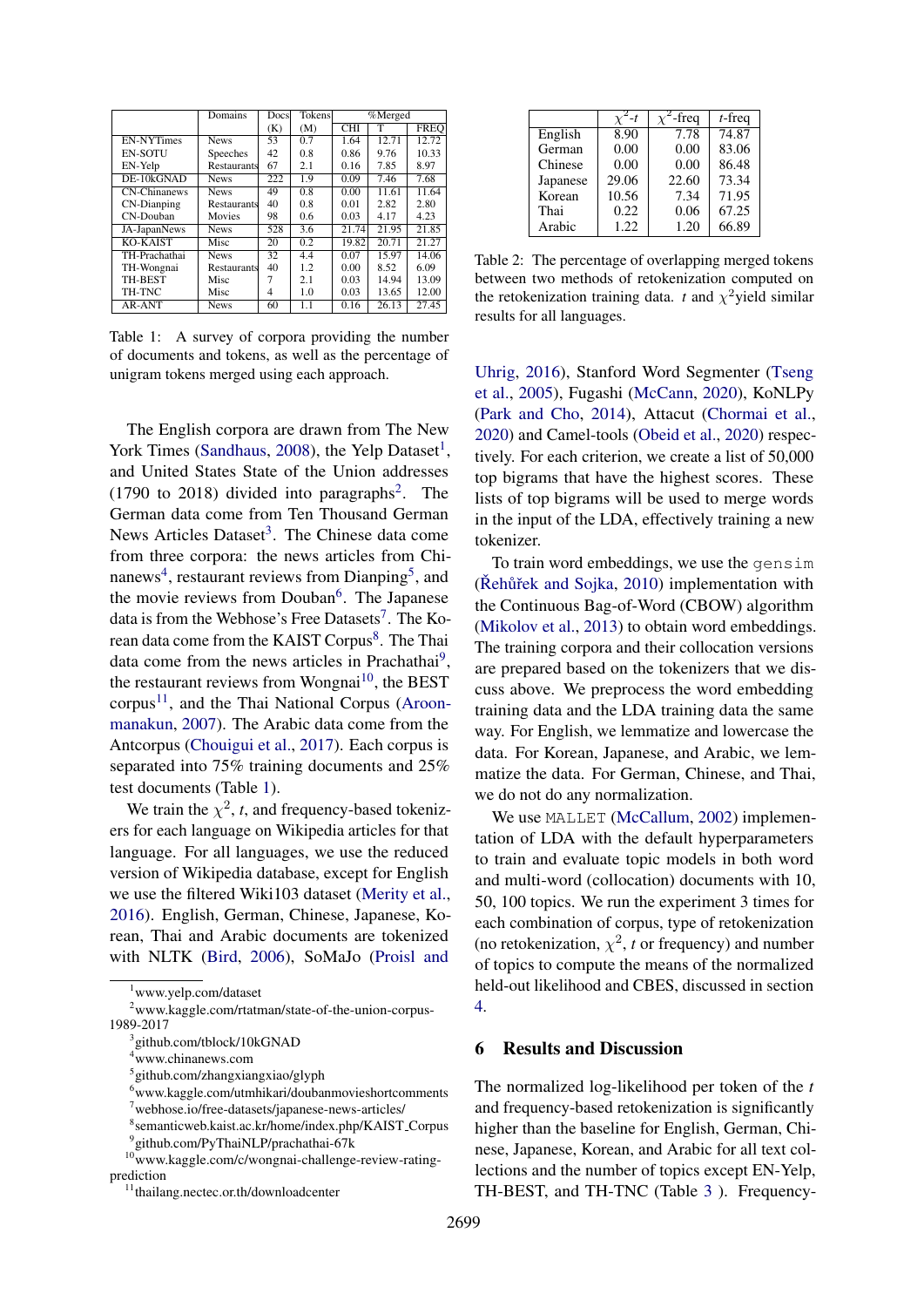<span id="page-4-0"></span>

|                     | 10 topics |          |       |       | 50 topics |          |        |        | 100 topics |          |        |        |
|---------------------|-----------|----------|-------|-------|-----------|----------|--------|--------|------------|----------|--------|--------|
|                     | Word      | $\chi^2$ | t     | freq  | Word      | $\chi^2$ |        | freq   | Word       | $\chi^2$ |        | freq   |
| <b>EN-NYTimes</b>   | .3646     | .3675    | .4119 | .4386 | .5214     | .5225    | .5766  | .6128  | .5588      | .5533    | .6050  | 1.0492 |
| <b>EN-SOTU</b>      | .2699     | .2660    | .2967 | .3145 | .3809     | .3809    | .4122  | .4430  | .4135      | .4101    | .4367  | .4705  |
| EN-Yelp             | .1597     | .1607    | .1833 | .2021 | .2589     | .2599    | .2893  | .3169  | .3357      | .2822    | .3130  | .3412  |
| DE-10kGNAD          | .4982     | .5001    | .5233 | .5251 | .7272     | .7272    | .7622  | .7651  | .7784      | .7809    | .8122  | .8188  |
| <b>CN-Chinanews</b> | .5033     | .5046    | .5510 | .5592 | .7647     | .766     | .8170  | .8344  | .8427      | .8394    | .8847  | .9044  |
| CN-Dianping         | .2557     | .2574    | .2644 | .2659 | .3899     | .3906    | .3965  | .4013  | .4188      | .4212    | .4255  | .4263  |
| CN-Douban           | .2966     | .2955    | .3076 | .3092 | .4048     | .4073    | .4144  | .4173  | .4294      | .4301    | .4332  | .4374  |
| JA-JapanNews        | .4540     | .7803    | .5942 | .6342 | .7173     | .9268    | .9339  | .9926  | .8088      | 1.0325   | 1.0316 | 1.1003 |
| <b>KO-KAIST</b>     | .2901     | 1.0315   | .4589 | .5442 | .6446     | .6833    | .7152  | .8390  | .4755      | .7437    | 1.3443 | .9221  |
| TH-Prachathai       | .4367     | .4331    | .4756 | .4743 | .7052     | .8458    | .7699  | .7719  | .7854      | .7854    | .8537  | .8548  |
| TH-Wongnai          | .2048     | .2013    | .2225 | .2192 | .3237     | .3222    | .3472  | .3399  | .3467      | .3463    | .3720  | .3636  |
| <b>TH-BEST</b>      | .6995     | .6995    | .6704 | .6838 | .9148     | .9190    | .9279  | .9389  | .9812      | .9819    | .9967  | 1.0100 |
| TH-TNC              | .7420     | .7422    | .7079 | .7239 | .9969     | .9952    | 1.0079 | 1.0219 | 1.0508     | 1.0473   | 1.0608 | 1.0758 |
| AR-ArabicNews       | .3183     | .3152    | .4676 | .5663 | .4923     | .4913    | .7175  | .8742  | .5417      | .5409    | .7681  | .9355  |

|                                   | 10 topics |           |           |           | 50 topics |          |          |           | 100 topics |          |          |           |
|-----------------------------------|-----------|-----------|-----------|-----------|-----------|----------|----------|-----------|------------|----------|----------|-----------|
|                                   | Word      | $\chi^2$  |           | freq      | Word      | $\chi^2$ | t        | freq      | Word       | $\chi^2$ |          | freq      |
| <b>EN-NYTimes</b>                 | .0143     | .0153     | .0246     | .0453     | $-0.0582$ | $-.0625$ | $-.0544$ | $-0.0487$ | $-.0876$   | $-.0875$ | $-.0783$ | $-0780$   |
| <b>EN-SOTU</b>                    | .0034     | $-.0013$  | .0070     | .0100     | $-.0602$  | $-.0597$ | $-.0595$ | $-0.0527$ | $-.0812$   | $-.0823$ | $-.0793$ | $-0743$   |
| EN-Yelp                           | $-.0634$  | $-.0548$  | $-.0465$  | $-0.0337$ | $-.1117$  | $-.1085$ | $-.1023$ | $-.0952$  | $-.1299$   | $-.1290$ | $-1179$  | $-1153$   |
| DE-10kGNAD                        | $-.0209$  | $-.0244$  | $-.0190$  | $-0.0134$ | $-.0804$  | $-.0860$ | $-.0785$ | $-0680$   | $-.0753$   | $-.0730$ | $-.0655$ | $-.0599$  |
| $\overline{\text{CN}}$ -Chinanews | .0002     | .0018     | .0152     | .0162     | $-0.0523$ | $-.0559$ | $-.0456$ | $-0.0388$ | $-.0699$   | $-.0712$ | $-.0665$ | $-0620$   |
| CN-Dianping                       | $-.0708$  | $-.0854$  | $-.0714$  | $-.0744$  | $-1278$   | $-1316$  | $-.1317$ | $-.1339$  | $-1373$    | $-1439$  | $-1446$  | $-1439$   |
| CN-Douban                         | $-.0226$  | $-.0140$  | $-.0078$  | $-.0095$  | $-.0847$  | $-.0854$ | $-.0864$ | $-.0850$  | $-.1037$   | $-.1041$ | $-.1073$ | $-.1053$  |
| JA-JapanNews                      | $-.0925$  | $-0.0655$ | $-.0562$  | $-0.0133$ | $-.1503$  | $-.1010$ | $-.0977$ | $-0716$   | $-.1644$   | $-.1120$ | $-.1106$ | $-0.0915$ |
| <b>KO-KAIST</b>                   | $-.0608$  | $-0.0315$ | $-.0317$  | $-0.0191$ | $-.0895$  | $-.0691$ | $-.0664$ | $-.0503$  | $-.0868$   | $-.0698$ | $-.0726$ | $-0.0592$ |
| TH-Prachathai                     | $-.0039$  | $-.0092$  | $-.0040$  | .0160     | $-.0806$  | $-.0797$ | $-.0684$ | $-0.0623$ | $-.1137$   | $-.1121$ | $-.0939$ | $-0.0896$ |
| TH-Wongnai                        | $-.0667$  | $-.0672$  | $-.0733$  | $-.0726$  | $-.1468$  | $-.1530$ | $-1462$  | $-.1505$  | $-.1761$   | $-.1709$ | $-.1738$ | $-.1767$  |
| <b>TH-BEST</b>                    | $-.0278$  | $-.0187$  | $-.0248$  | $-.0095$  | $-.0987$  | $-.0977$ | $-.0987$ | $-.0927$  | $-.1145$   | $-1153$  | $-.1086$ | $-.1007$  |
| TH-TNC                            | $-.0284$  | $-.0324$  | $-0.0133$ | $-.0271$  | $-.1079$  | $-.1053$ | $-.1332$ | $-.0964$  | $-.1281$   | $-1274$  | $-.1297$ | $-1175$   |
| <b>AR-ArabicNews</b>              | $-.0695$  | $-.0673$  | $-.0496$  | .0124     | $-1255$   | $-.1129$ | $-.0834$ | $-0.0434$ | $-.1355$   | $-.1309$ | $-.1010$ | $-0.0735$ |

Table 3: Normalized unigram log-likelihood per token (top) and Concatenation-based Embedding Silhouette (CBES) scores (bottom) for between the baseline and retokenization models:  $\chi^2$ , textitt, and raw frequency. Shaded cells mean that the results are inferior to the baseline, while bolded cells show the best results for each corpus and number of topics.

based retokenization gives the best results for most settings but not significantly higher than *t* retokenization. However, we observe mixed results from  $\chi^2$ retokenization for some languages. This is quite surprising because raw frequency was previously found to be an inferior measure of collocation. This suggests that *t* and frequency-based retokenization might be a more reliable method for improving the goodness of fit of the LDA model. This also suggests that Japanese and Korean might have some specific quality that interacts well with all three types of retokenization.

Similarly, we observe a general improvement in coherence for the *t* and frequency retokenization (Table [3\)](#page-4-0). The higher CBES score indicates that topic-keys are more semantically coherent and topics are more distinct. The coherence improves after *t* and frequency-based retokenization for English, Japanese, Korean, and Arabic corpora regardless of the number of topics. The improvement for Thai is

spotty, and Chinanews is the only Chinese corpus in which we see improvement. This suggests that the choice of retokenization strategy might depend on the language types or the content of corpora itself. Consistent with the normalized log-likelihood results, Japanese and Korean corpora interact well with all three types of retokenization, suggesting that the morphology or typology of these two languages consistently benefit from collocation before training LDA models.

What could account for this discrepancy across languages and corpora? First, we observe a large variation of percentages of merged tokens across corpora. Because we fix the number of bigrams types to merge during the tokenizer training process to 50,000 for all three criteria (Table [1\)](#page-3-11), we can use this analysis to find trends in the relative frequency of merged tokens. We see that  $\chi^2$  retokenizer only merges barely 1% of all the tokens before training the LDA models for English, Chinese,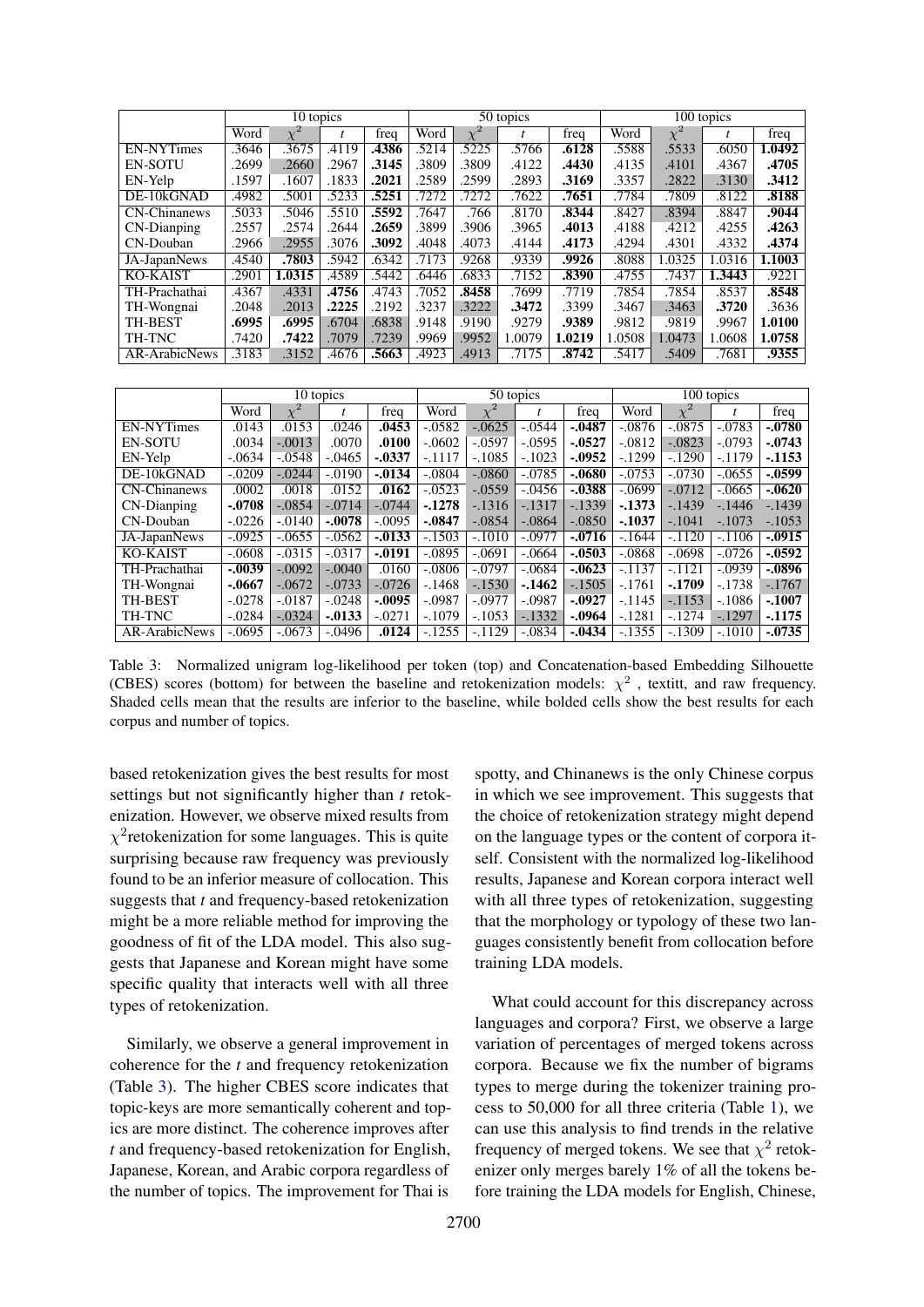<span id="page-5-0"></span> $\chi^2$ : dvenadsat apostolov, jormp jomp, malwae tweep, aboul gheit, achduth vesholom, adavari matalaku, adeste fideles, afforementionede oughtt, agoraf drws, aht urhgan, akanu ibiam, aksak maboul, alberthiene endah, alfava metraxis, alfonsas eidintas, allasani peddana, alteram partem, amantes clandestinos, amarin winitchai, amel oluna *t*: united states, new york, world war, km h, take place, miles km, los angeles, united kingdom, first time, high school, tropical storm, new zealand, war ii, video game, mph km, h mph, north america, air force, two years, peak number frequency: united states, new york, world war, km h, take place, miles km, first time, los angeles, united kingdom, high school, tropical storm, new zealand, video game, war ii, mph km, two years, h mph, north america, air force, peak number χ 2 : うそ寒い 肌寒, ぎっこん ばったん, ざらり ぐらり, へへへへ へへへ, アウレオルス ボンバストゥス, アジ

| χ: ウ ぐ巷い 肌歩, さっこん はったん, さらり ぐらり, へへへへ へへへ, 丿リレオルス ホンハストウス, 丿ン                          |
|----------------------------------------------------------------------------------------|
| タ ケサカンバリン,アッシャルク アルアウサト,アトミズム アドリアシン,アドリアシン アドリアマイシ                                    |
| ン, アルパイ オザラン, アワサカ ツマオ, イブリツモマブ チウキセタン, ウダヤン プラサッド, ウラマツ サ                             |
| ミタロウ, エウグランディナ ロセア, エストラムスチン エストラサイト, オクタクロルテトラヒドロ メタノ                                 |
| フタラン,オドネ センデロル,オランバヤル ビャンバジャブ,クツミ ソクチュウ                                                |
| #年 月,る 居る, 月 日, る 事, 其の 後, 成る 居る, 昭和 年, 事 出る, 年 昭和, 於く り, 年 年, 成る, 事 有る, 事 成           |
| る, 使用 る, 物 有る, 存在 る, 平成 年, 第 回, る 年                                                    |
| frequency: る 居る, 年 月, 月 日, る 事, る 年, 年 年, 成る 居る, 居る 年, 其の 後, 事 有る, 昭和 年, る, る 其の, 事    |
| 成る, 事 出る, 年 昭和, 有る 年, 成る, 使用 る, 於く り                                                   |
|                                                                                        |
| $\chi^2$ : 가닛 알훤소, 가욋일 봇일, 가츠테루 우루샤, 가톨리콘 앰뷸, 갈뀨 가실뀨, 갈라람 알부담, 감민 월민, 감성               |
| 채 널@21, 갑복 갑규, 강첸 키숑, 강취완 강취일, 강홍업 강효업, 강홍선 강흥익, 개영 궤영, 개초항 거륜항, 개                     |
| 튀의얄 똥퍼먹는, 객렬액 겁렬액, 갤러 리@KCUA, 갤런에서 갤런으로, 거대유방증 대유방                                     |
| t: 적 인, 하다 수, 한 다, 위 한, 말 하다, 시작 하다, 사용 하다, 못 하다, 수 없다, 위치 한, 하다 않다, 사용 되다, 하          |
| 다 위해, 가지 고, 기도 하다, 일반 적, 되다 않다, 존재 하다, 기록 하다, 은 대한민국                                   |
| <b>frequency:</b> 적 인, 하다 수, 하다 하다, 한 다, 사용 하다, 말 하다, 시작 하다, 하다 않다, 위 한, 못 하다, 수 없다, 위 |
| 치 한, 하다 위해, 하다 는, 사용 되다, 기록 하다, 되다 않다, 하다 되다, 기도 하다, 활동 하다                             |

Figure 1: The top 20 collocations from each retokenization methods.  $\chi^2$  favor proper names (bold-faced) more heavily than the other two methods.

German, Arabic, and Thai corpora, possibly introducing noise in the data that yield the results similar to or worse than the baseline. In contrast, the *t* and frequency-based retokenizers merge around 8%- 15% of all the tokens for English, German, and Chinese. Arabic has seen the highest merging percentage of 26%-27%. Notably, around 20 % of tokens are retokenized by all three retokenizers in Japanese and Korean. The truncation of the top  $\chi^2$ bigrams list might cause this different behavior. The number of  $\chi^2$  collocations that pass the hypothesis testing is significantly larger than that of *t* collocations. For example, there are 3.73 million  $\chi^2$  collocations versus 231 thousand *t* collocations in Thai for the same significance level  $\alpha = 0.005$ . This full list of  $\chi^2$ collocations includes all the top collocations from the *t* score and frequency treatments, implying that were we to use this significance threshold, the percentage of merged word would be at least as high as the two methods. However, the large vocabulary that the  $\chi^2$ approach induces is impractical in many applications, suggesting it is an inefficient approach if the goal is primarily to merge frequent ngrams.

Another possible effect these results may show is that the writing system or the morphology could account for this notable discrepancy in retokenization percentage across languages. For English, the top 20  $\chi^2$  collocations are primarily specific

named entities, but the *t* and frequency-based retokenizers yield more general compound nouns and common phrases (Figure [1\)](#page-5-0). As the top 50,000  $\chi^2$ collocations contain primarily rare words, these are expected to co-occur rarely enough that even a few co-occurrences can trigger significance. Therefore, when we use this truncated list of rarelyoccurring  $\chi^2$ collocations, we generally see a very low merged token percentage.

The quality of retokenization impacts both the goodness of fit the model, as indicated by the normalized log-likelihood score, and the coherence of the model, as indicated by the CBES score. Within the same language, news corpora have higher percentages of merged words when merged with *t* and frequency collocations, while corpora containing restaurant and movie reviews tend to see lower percentages (Table [1\)](#page-3-11). This could be because the news corpora are in a similar domain to that of the Wikipedia which we use to build the list of co-occurring words. A good retokenizer (in our cases, trained on Wikipedia data) should generalize well and recognize many collocations in a new corpus, which differs somewhat from the retokenizer training data. We found a significant positive correlation between merge percentage and the margin of improvement over the baseline (the difference between the PTLL of the model without retokenization and the PTLL or CBES of the model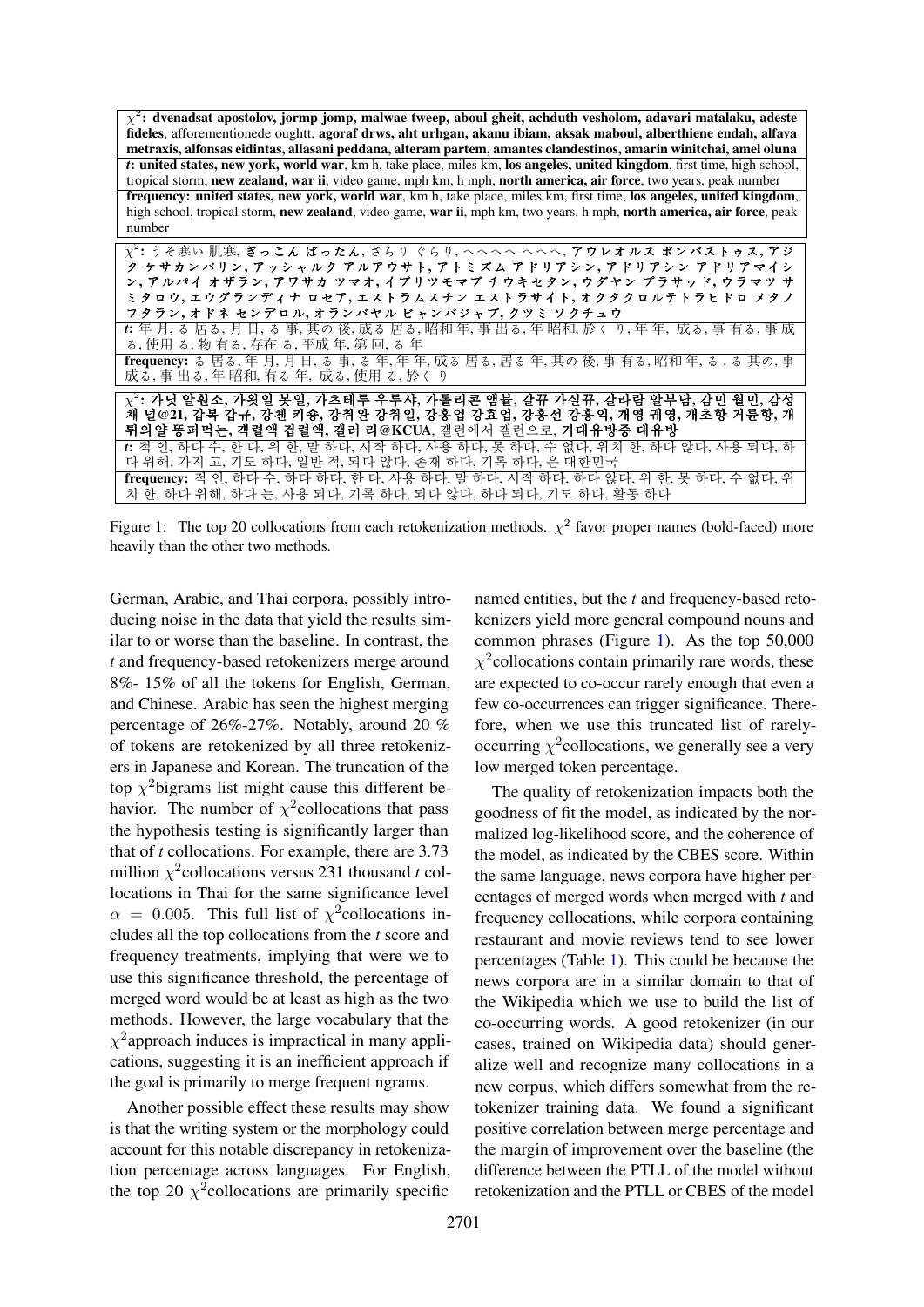|               | Word                                                                                                                                                                                   | $x^2$                                                                                                                                                         | $\mathbf{t}$                                                                                                                                                                                                            | Freq                                                                                                                                                                                                                                                                         |
|---------------|----------------------------------------------------------------------------------------------------------------------------------------------------------------------------------------|---------------------------------------------------------------------------------------------------------------------------------------------------------------|-------------------------------------------------------------------------------------------------------------------------------------------------------------------------------------------------------------------------|------------------------------------------------------------------------------------------------------------------------------------------------------------------------------------------------------------------------------------------------------------------------------|
| EN-SOTU       | security social program<br>system benefit welfare<br>legislation need must reform<br>propose congress health<br>retirement administration<br>meet enact national work<br>insurance     | health care security social<br>insurance welfare work<br>americans reform system cost<br>benefit program must make<br>need help plan pay retirement           | americans social security<br>health_care cost families<br>benefit pay plan save system<br>american help reform care<br>retirement tax medicare<br>coverage work make                                                    | social_security welfare<br>health_care system benefit<br>families insurance reform cost<br>care health save americans<br>retirement medicare work<br>must pay coverage workers                                                                                               |
| DE-10kGNAD    | de Spanien Madrid spanischen<br>El Barcelona Mexiko Messi<br><b>Brasilien Chile Rousseff</b><br>spanische Valencia Venezuela<br>Kuba La USA Präsidentin<br><b>Real Luis</b>            | FC Der Madrid Barcelona<br><b>Bayern Real Gruppe City</b><br>Manchester League München<br>Hinspiel Tore United In Die<br>Spanien Minute Trainer<br>Champions  | Der Hinspiel Madrid Bayern<br>Spanien Barcelona spanischen<br>Valencia Real Madrid<br><b>Atletico Champions_League</b><br>Messi Real FC_Barcelona<br><b>Trainer Tore Saison Liverpool</b><br><b>Gesamtscore Arsenal</b> | Der Trainer Hinspiel Die<br>Janko Champions_League<br>Alaba Bayern Valencia<br><b>Minute Saison Tore</b><br><b>Real Madrid Madrid</b><br><b>Atletico Messi Real David</b><br>Barcelona FC Barcelona                                                                          |
| CN-Chinanews  | 世界杯 巴西 国际 足联 时间<br>南非 比赛 足球 预选赛 球队<br>届 中新网 凌晨 抽签 进行<br>北京 强 小组 欧洲 支                                                                                                                   | 世界杯 巴西 南非 时间 足球<br>欧洲 比赛 届 场 球队 德国<br>杯 支 球场 球迷 葡萄牙 非<br>洲 法国 阿根廷 凌晨                                                                                          | 世界杯 国际_足联 巴西足<br>球南非球迷主席巴西_世<br>界杯 体育 法国 球场 天 俄<br>罗斯 <b>南非_世界杯</b> 民众 次<br>卡塔尔 布拉特 标志 德国                                                                                                                               | 世界杯 巴西 国际_足联 巴<br>西_世界杯 女足 足球 南非<br>国足 昨天 北京_时间 球迷<br>国家队 男足 中国 中国队 今<br>天 预选赛 小组赛 强 球队                                                                                                                                                                                      |
| JA-JapanNews  | 月日 御 年 為る 期間 限定<br>居る 発売 中 商品 販売 時<br>キャンペーン 購入 円 成る<br>下さる 頂く 掲載                                                                                                                      | 億 円 大手 事業 商品 社 利<br>益日社長企業市場同社<br>米 投資 サービス 同 ブラン<br>ド 中国 因る 海外 販売                                                                                            | 月成る円店今年同億F<br>年比前年増調査日本増<br>える 販売 利益 年_月 日 料<br>金別                                                                                                                                                                      | 御 キャンペーン 商品 ロッ<br>テ 限定 円 纏め 掲載 期間<br>限定 此の 下記 下さる 無料<br>実況期間 中クーポン<br>セール 開催 為る_居る 買<br>う頂く                                                                                                                                                                                  |
| KO-KAIST      | - 교수 하다 대 연구 는 팀 한<br>되다 연 황 서울대 현 광고<br>미국 연구원 신 밝히다 검증<br>이라고 수첩                                                                                                                     | 교수 서울대 황 대 교수 는<br>연구팀말 하다인도<br>줄기세포 쥐재 검증 본보다<br>대한 수첩 연구원 이르다 논문<br>논란                                                                                      | 교수 황 서울대 팀 연구 광고<br>대 취재 수첩 인 줄기세포<br>교수_는 김 본보다 연구원<br>한편 프로그램 한 논문<br>이라고_밝히다                                                                                                                                         | 교수 서울대 황 팀 연구 대<br>교수 는 줄기세포 연구원<br>수첩 의학 취재 신 한 인<br>본보다 검증 논문 말_하다<br>대한                                                                                                                                                                                                   |
| TH-Prachathai | แดง เสื้อ คน แกนนำ ชุมนุม<br>็นปช. สี ไทย นิรโทษกรรม<br>เมือง เหลือง เวที รัฐบาล<br>ทหาร สลาย จำนวน<br>เคลื่อนไหว ปราศรัย เสื้อแดง<br>ประชาชน                                          | ชุมนุม คน เสื้อ แดง แกนนำ<br>้เวลา นปช. ตำรวจ หน้า<br>ีสลาย น. เวที สถานการณ์<br>พื้นที่ ประกาศ ปราศรัย<br>้เหตุการณ์ บริเวณ ประชาชน<br>ฉุกเฉิน               | ้ชุมนุม <b>คน_เสื้อ_แดง</b> แกนนำ<br>คน สลาย รัฐบาล <b>เสื้อ_แดง</b><br>ประชาชน เหตุการณ์ รุนแรง<br>็นปช. พื้นที่ เรียกร้อง เวที<br>้เจรจา เคลื่อนไหว ประกาศ<br>ิสถานการณ์ กปปส. ตำรวจ                                  | ชุมนุมู แกนนำ คน<br>คน เสื้อ แดง<br>นปูช. เวที <b>เวลา_น</b> . ปราศรัย<br><b>เสื้อ_แดง</b> รัฐบาล สลาย<br>ึกปปส. หน้า เคลื่อนไหว<br>ประกาศ เดินทาง เรียกร้อง<br>ประชาชน ดำรวจ พันธมิตรฯ                                                                                      |
| AR-ANT        | شَركَة فِي غاز طاقَة أَنَّ تُونِسِيِّ<br>كَهْرَباء إنْتَاج مِن نَشاط مُدِير<br>كَهْرَب <sup>ا</sup> ئِيُّ عَن <sup>ّ</sup> سَبَّب مَصْنَع مَنْجَم<br>عامِل عامّ بِتْرُولِيّ مُتَجَدِّد | شَرِكَة فِي غاز طاقَة مِن إِنْتاج<br>تُونِنَبِينٍّ كَهْرَباءَ عَن نَشاطُ مُدِير<br>مَضْنَع أَنَّ عَامِل مَنْجَم صِناعَة<br>بِتْرُولِيّ قِطاعَ مُتَجَدِّد عامّ | شَركَة إِنْتاج تُونِسِيّ نَشاط غاز<br>مُؤَسَّسَة مَصْنَع وَطَنِيِّ عامِل<br>مَنْجَم قَفَص بِتْرُولِيّ مَجْمَع إِلَى<br>الفسفاط <b>طاَقَة_مُتَجَدِّد</b><br>مُدِير_عامٌ ٱِسْتِنْلال مادَّة<br>∣ماء_مَعْدِنِبِّ           | تُونِسِيِّ غاز شَرِكَة كَهْرَباء<br>نَشَاطَ قَفَصَ مَنَّجَم إِثْتاَج مَصْنَع<br>إقليم سَبَب<br>ضَباح_إِلَى_ساعَة_ثانِي_بُعْد_ <u>زَو</u><br><b>إِل</b> بِثَّرُوِّلِي <b>ّ طاقَة_مُتَجَدُّد</b> طاقَة<br>أَفْرِيَلَ شُغْل الفسفاط <b>تِوْم_أخد</b><br><u>سِيَرَة_ذاتِ</u> پِّ |

Figure 2: Topic keys comparison in languages.





Figure 3: PTLL improvement vs. merged percentage. Figure 4: CBES improvement vs. merged percentage.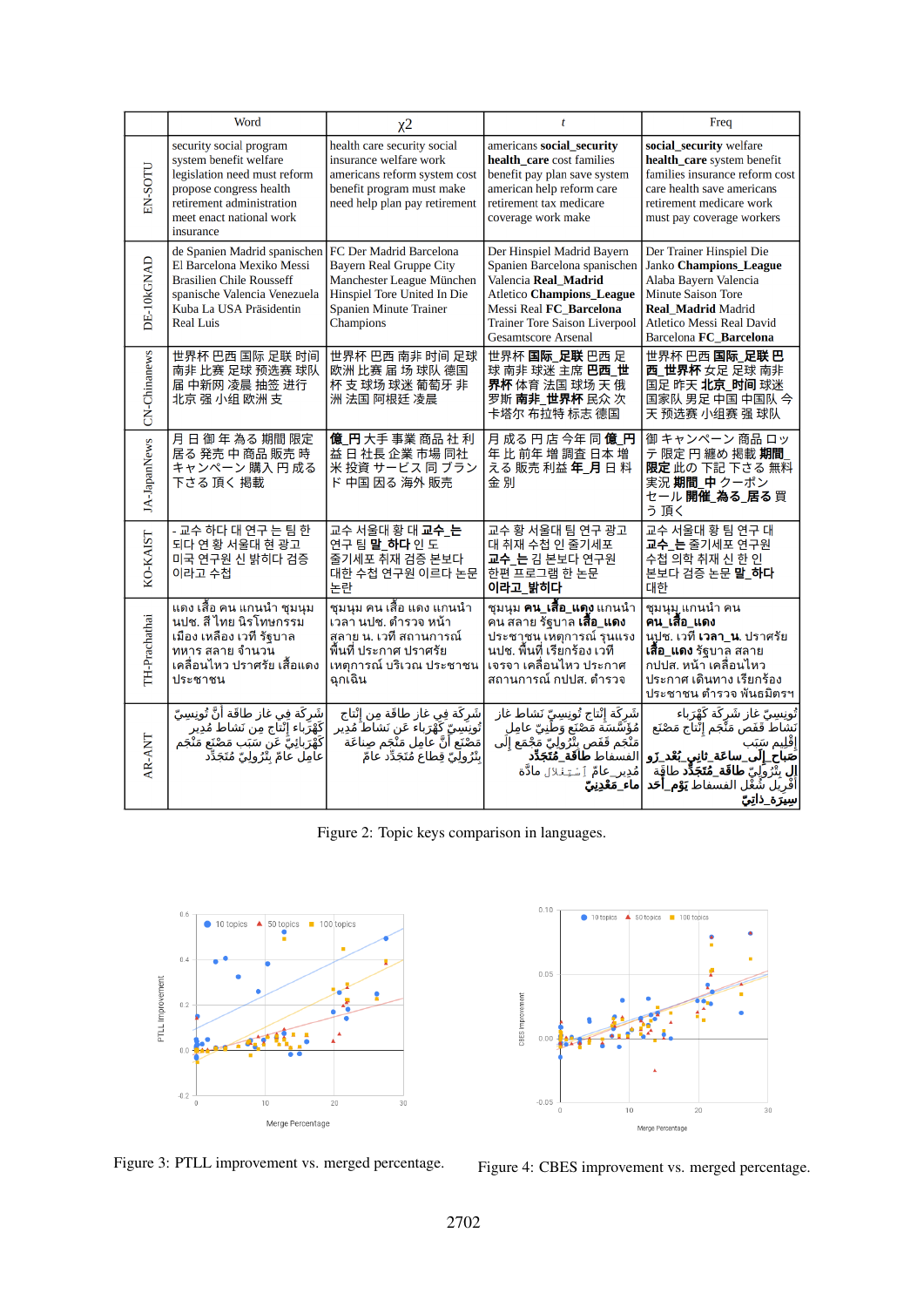with retokenization). Pooling across all languages and corpora, we found the correlation coefficients of 0.41, 0.77, and 0.68 for the models with 10, 50, and 100 topics respectively for PTLL. As for the coherence metric, we found the correlation coefficients of 0.73, 0.76, and 0.79 for the models with 10, 50, and 100 topics respectively for CBES. This means the models with higher merge percentages are better than their corresponding word models in reproducing the statistics of the held-out data. This suggests that the quality of the LDA models depends on the generalizability of the retokenizers.

The LDA model results become more understandable when certain tokens are retokenized. We see merged tokens in the topic key sets of almost all topics in all corpora when retokenized based on *t* or raw frequency. Many of these represent non-compositional meanings that might have been lost without retokenization: for example, the collocation "social security" is not fully represented by the individual tokens "social" or "security" separately. More strikingly, the collocation ' $k\bar{o}n s\tilde{u}a$ *dāng*' refers to a political movement group in Thailand. When it is separated into  $k\bar{\sigma}$ <sup>n</sup> (people) *sua*  $(\text{shirt}) \, \text{d}\bar{\text{a}}$  (red), the key meaning is totally lost. When we compare by looking at the topic-keys of the word and multi-word models, we can come up with similar topics because we as a human who understands English and has general knowledge of the world can make the connection based on surrounding topic-keys even though they are not explicitly merged. However, if we want to use these topic keys as input to other downstream tasks such as information retrieval or text classification, the merged tokens help retain the specificity of the "red shirt people" as a meaningful entity distinct from the phrase's constituting parts.

# 7 Conclusion

In this work, we improve the quality of LDA models by better processing the input text before training the model. We found that the retokenizers trained based on *t* statistics and raw frequency yield an improvement across all languages considered in this study, while the  $\chi^2$ approach was a less efficient approach that focuses more on rare named entities than common noun phrases. Using retokenizers ensures that LDA models can fit better to the data, the topic keys are more coherent, and the topics are more distinct. Outputs from retokenization with *t* statistics and frequency approaches yield common

noun phrases in the most frequent terms of topics that represent a significant aid to both direct topic interpretation and expected utility of these topics in downstream tasks.

### Acknowledgments

This project is partially supported by Grants for Development of New Faculty Staff, Ratchadaphiseksomphot Endowment Fund. The authors would like to thank Vincent Ng, who provided us with very insightful comments as a Student Research Workshop mentor. We are also grateful for the suggestions from the anonymous reviewers from the previous submission.

#### References

- <span id="page-7-5"></span>Wirote Aroonmanakun. 2007. Creating the thai national corpus. *MANUSYA: Journal of Humanities*, 10(3):4–17.
- <span id="page-7-2"></span>GE Bin, Chun-hui HE, Sheng-ze HU, and GUO Cheng. 2018. Chinese news hot subtopic discovery and recommendation method based on key phrase and the lda model. *DEStech Transactions on Engineering and Technology Research*, (ecar).
- <span id="page-7-7"></span>Steven Bird. 2006. Nltk: the natural language toolkit. In *Proceedings of the COLING/ACL 2006 Interactive Presentation Sessions*, pages 69–72.
- <span id="page-7-0"></span>David M Blei, Andrew Y Ng, and Michael I Jordan. 2003. Latent dirichlet allocation. *Journal of machine Learning research*, 3(Jan):993–1022.
- <span id="page-7-4"></span>Gerlof Bouma. 2009. Normalized (pointwise) mutual information in collocation extraction. *Proceedings of GSCL*, pages 31–40.
- <span id="page-7-3"></span>Jonathan Chang, Sean Gerrish, Chong Wang, Jordan Boyd-graber, and David Blei. 2009. [Reading tea](https://proceedings.neurips.cc/paper/2009/file/f92586a25bb3145facd64ab20fd554ff-Paper.pdf) [leaves: How humans interpret topic models.](https://proceedings.neurips.cc/paper/2009/file/f92586a25bb3145facd64ab20fd554ff-Paper.pdf) In *Advances in Neural Information Processing Systems*, volume 22. Curran Associates, Inc.
- <span id="page-7-8"></span>Pattarawat Chormai, Ponrawee Prasertsom, Jin Cheevaprawatdomrong, and Attapol Rutherford. 2020. Syllable-based neural thai word segmentation. In *Proceedings of the 28th International Conference on Computational Linguistics*, pages 4619–4637.
- <span id="page-7-6"></span>Amina Chouigui, Oussama Ben Khiroun, and Bilel Elayeb. 2017. Ant corpus: an arabic news text collection for textual classification. In *2017 IEEE/ACS 14th International Conference on Computer Systems and Applications (AICCSA)*, pages 135–142. IEEE.
- <span id="page-7-1"></span>Ahmed El-Kishky, Yanglei Song, Chi Wang, Clare R. Voss, and Jiawei Han. 2014. [Scalable topical phrase](https://doi.org/10.14778/2735508.2735519) [mining from text corpora.](https://doi.org/10.14778/2735508.2735519) *Proc. VLDB Endow.*, 8(3):305–316.